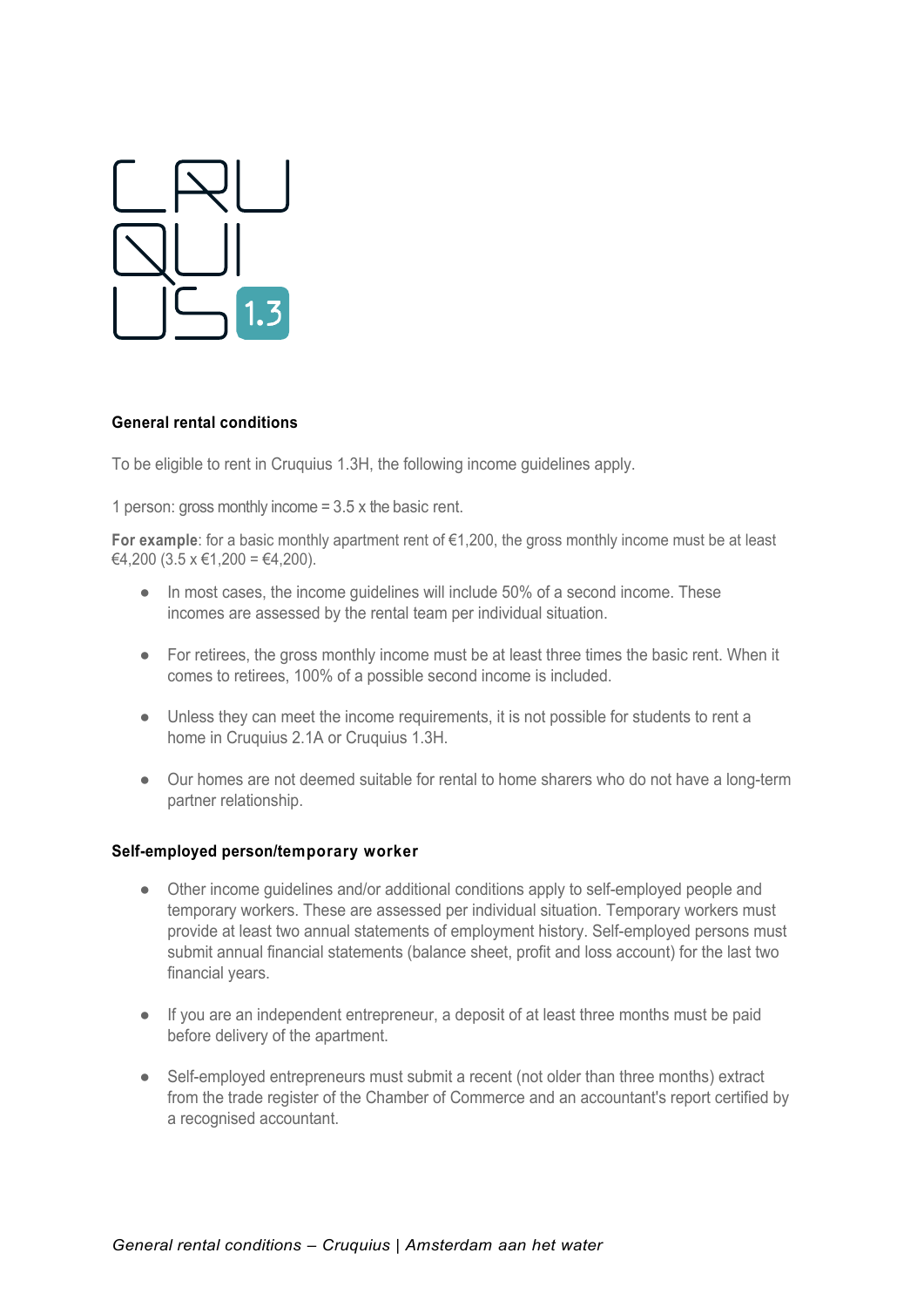## **Supplementary information**

- You may not be in a state of arrears with your current landlord or mortgage lender. You must be able to prove what your income is. With, for example, a recent salary slip and an employer's or accountant's statement, or your income tax assessment.
- If there is any doubt as to whether you meet the above-mentioned conditions, your individual situation will be evaluated and additional conditions may apply. In such a case you should take into account that you might, for example, be expected to pay a deposit of three months' rent.
- Unfortunately, not everyone will be eligible for a rental apartment. Based on the information that is provided, our rental team reserves the right to reject a prospective tenant without having to give a reason for doing so.

## **Falsification**

If a prospective tenant(s) submits falsified documents to qualify for a rental property, the rental team is obliged to report that falsification to the police (Article 225 of Dutch Criminal Law).

#### **Retirees**

If you have retired, you must demonstrate your gross annual income and applicable allowances by means of annual income statements. We will take into account that retirees pay approximately 30% less tax. These incomes are assessed by the rental team per individual situation.

#### **Own capital**

If you can demonstrate that you have your own capital, you can add 10% of that capital to your gross annual income. To prove that you have this capital at your disposal you can submit, for example, a copy of a recently dated bank statement.

#### **Documentation**

Which documents do I need to submit/upload?

#### **Identity**

For every tenant and, if applicable, co-tenant, the following is required:

- A copy of proof of identity (with your face and Social Security Number obscured).
- An extract from the Personal Records Database. This describes your residential history and can be requested from your local municipality (it may not be older than three months).
- A statement from your current landlord/mortgage lender (not older than three months). This is only applicable if you are not resident. If you are resident, you will not need to submit this document.